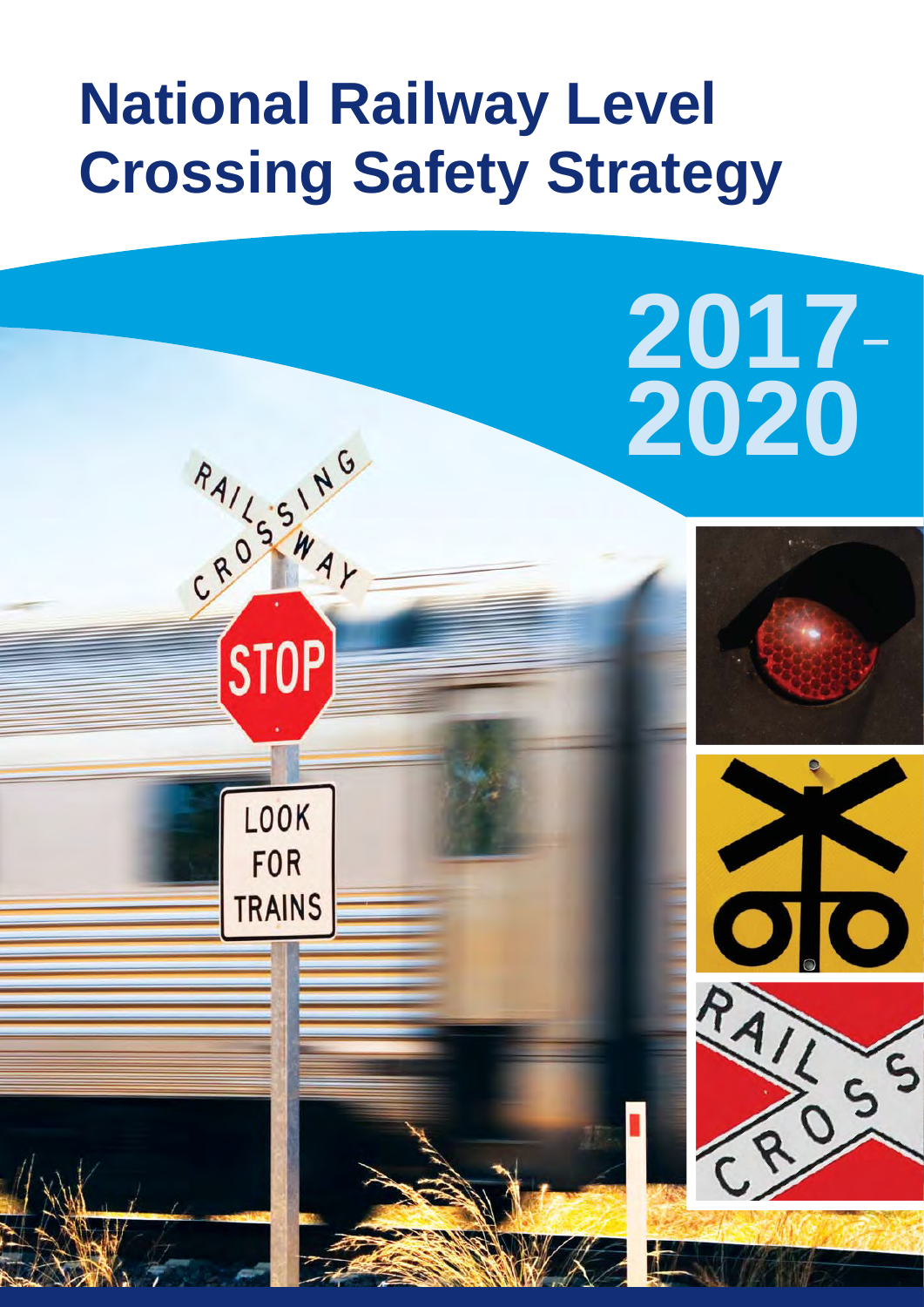Strategic objective: to reduce the likelihood of incidents and near misses at Australian railway level crossings

2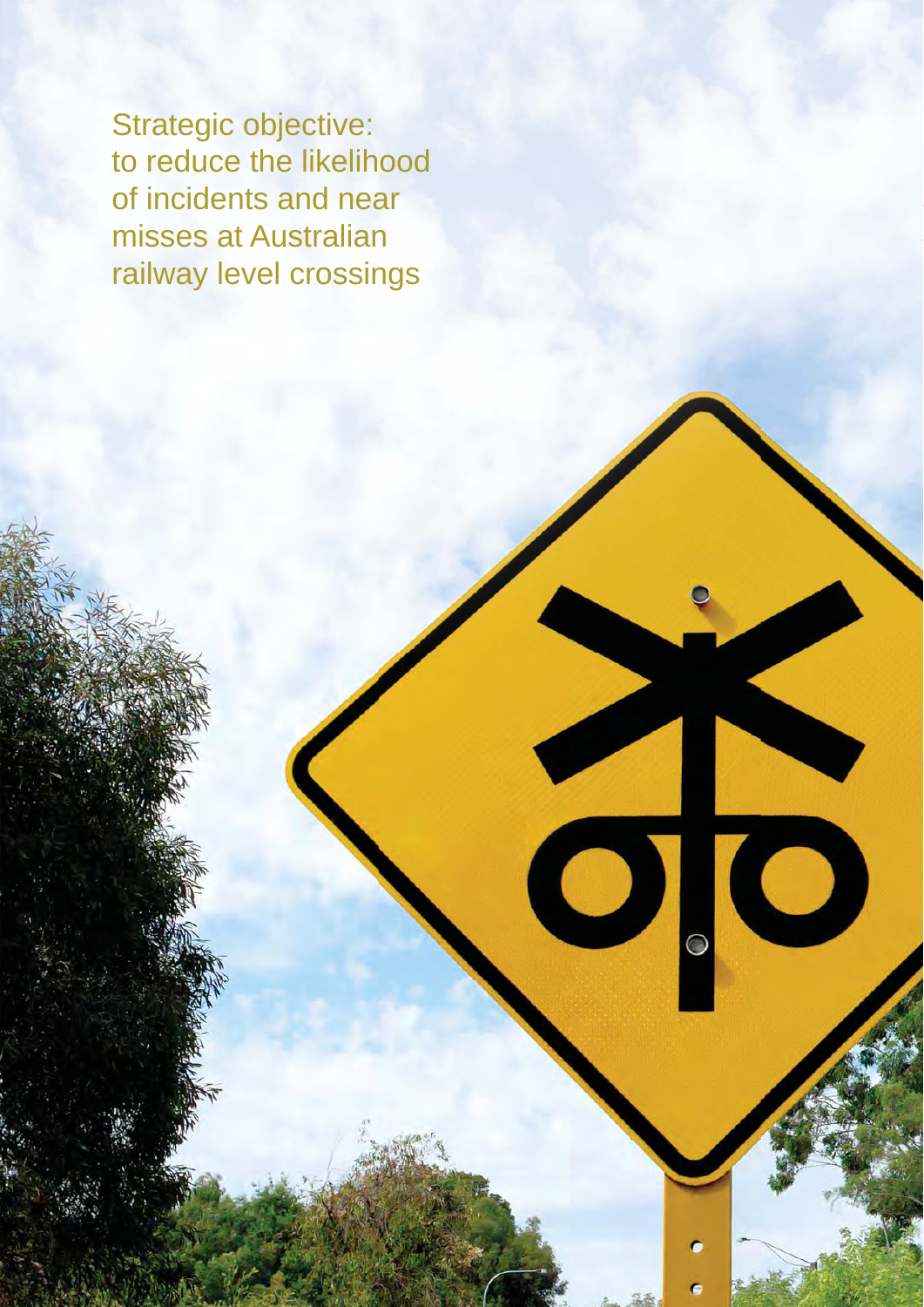## **INTRODUCTION**

The aim of this document is to guide national coordination and practice on level crossing safety across jurisdictions.

**INTRODUCTION**<br>
The aim of this on level cross<br>
This documer<br>
to the strategy<br>
measurement<br>
Level Crossin<br>
the National Reveloped by<br>
the outcomes<br>
to deliver subs<br>
The NLCSC o<br>
for the National This document provides an overview of the purpose and background to the strategy and details the key focus areas, actions, outcomes and measurement tools that will ultimately guide the work of the National Level Crossing Safety Committee (NLCSC). This document replaces the National Railway Level Crossing Safety Strategy 2010-2020 developed by the Australian Transport Council (ATC) and builds upon the outcomes achieved through that Strategy, taking a strategic focus to deliver substantial outcomes over the next three years.

The NLCSC objective is to provide national leadership and direction for the National Railway Level Crossing Safety Strategy 2017-2020.

## **PURPOSE**

 Most jurisdictions have a level crossing safety strategy and there are a range of technologies, trials, interventions, awareness campaigns and innovations being undertaken or considered across Australia. A national strategy, overseen by the NLCSC, will provide a source of coordination and guidance across jurisdictions as well as acting as a vehicle via which promising solutions can be progressed on a national scale.

This National Railway Level Crossing Safety Strategy 2017-2020 outlines the high-level strategic direction to significantly improve safety at railway level crossings through a nationally coordinated approach. Through its links to the Transport and Infrastructure Senior Officials' Committee (TISOC) it is also intended that the NLCSC will be able to drive national policy reform where applicable.

## **BACKGROUND**

 Level crossing collisions between heavy vehicles and fully loaded passenger trains represent the potential for the greatest loss of life and cause of serious trauma from a transport related incident. Such crashes also have a significant social and economic impact.

Although the fatality rate is trending downwards, there are hundreds of near misses between pedestrians and vehicles with trains at level crossings every year. Although low frequency, collisions can be very high consequence and hence must continue to be actively addressed.

Level crossing safety is a high safety priority for the rail industry, governments and the community and hence government and industry have re-established the NLCSC to drive a national approach, share knowledge and experience and coordinate efforts.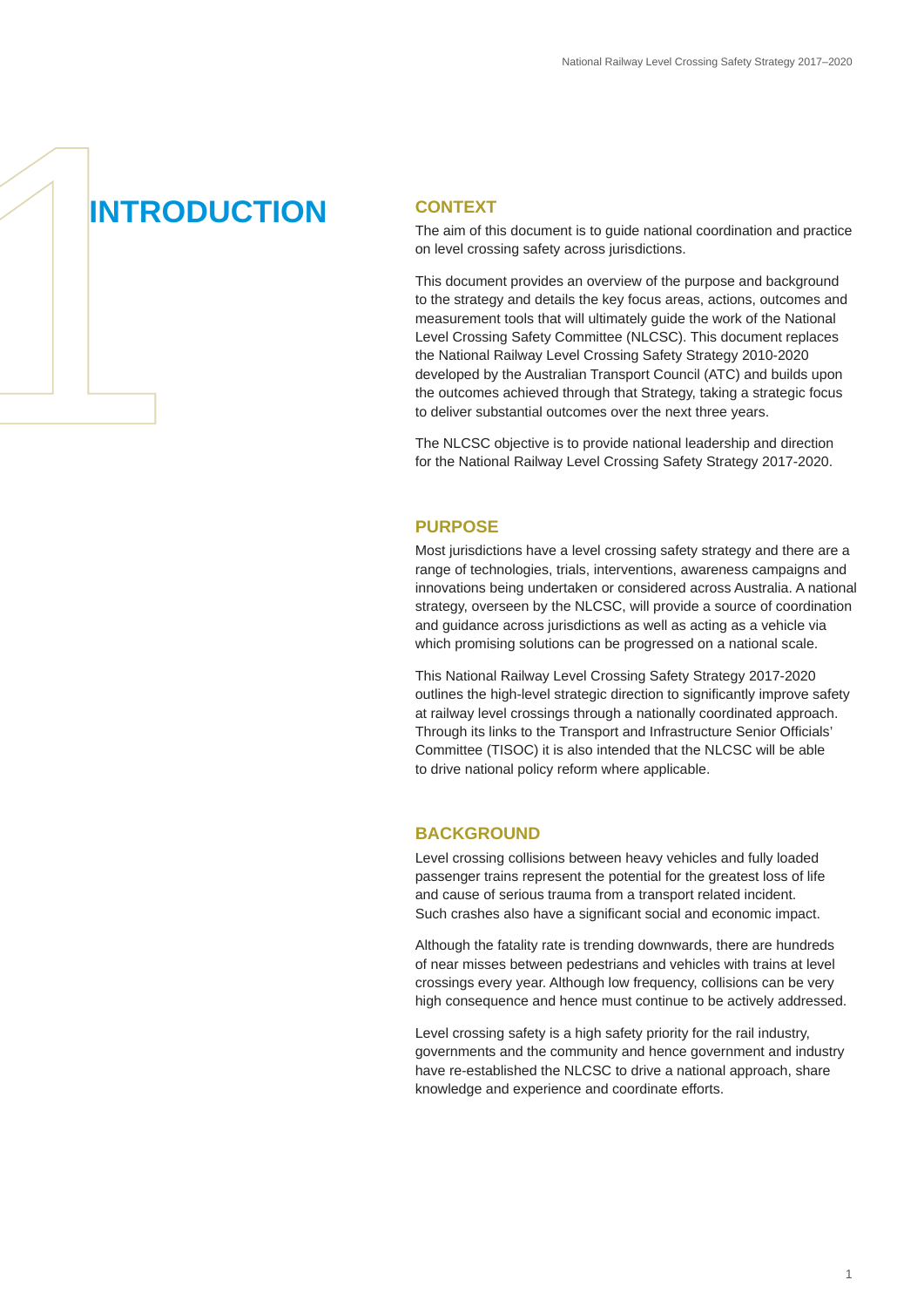## NATION<br>RAILWA<br>CROSS<br>SAFET<br>STRATE **NATIONAL RAILWAY LEVEL CROSSING SAFETY STRATEGY**

## **STRATEGIC OBJECTIVE**

To reduce the likelihood of incidents and near misses at Australian railway level crossings.

## **PRINCIPLES**

 To successfully achieve the strategic objective of the National Railway Level Crossing Safety Strategy the following principles will be adopted:

- Safe systems approach.
- Shared responsibility using a cooperative approach.
- Engagement with rail industry, government, road and rail stakeholders and the community.
- Evidence based approach.
- Using existing information and building on research, trials and international developments.

## **IDENTIFIED OPPORTUNITIES**

The NLCSC has identified a number of opportunities for a national approach to level crossing safety, including:

- Recognition of human factors and influences on road user behaviours that contribute to level crossing incidents.
- Improved data relating to railway level crossings.
- Recognition of the complex ownership, responsibilities and management of railway level crossings thereby requiring stronger relationships between all levels of government, the road and rail industry, road and rail users and the community.
- Improved community understanding of the risks and importance of compliance.
- Harnessing the potential of rapidly emerging technologies applicable to railway level crossings.

## KEY AF **KEY AREAS OF FOCUS**

## **OVERVIEW**

 The following table is a summary of the key areas of focus, action, outcomes and measurement tools that will inform the NLCSC. An Action Plan has been developed to govern the activities of the Committee.

## **APPROACH**

The National Railway Level Crossing Safety Strategy will be driven by the NLCSC. The Committee is nationally oriented and comprises senior representatives from Government, Rail Industry and the Office of the National Rail Safety Regulator. The Committee will drive this strategy and implement the actions outlined in the accompanying Action Plan.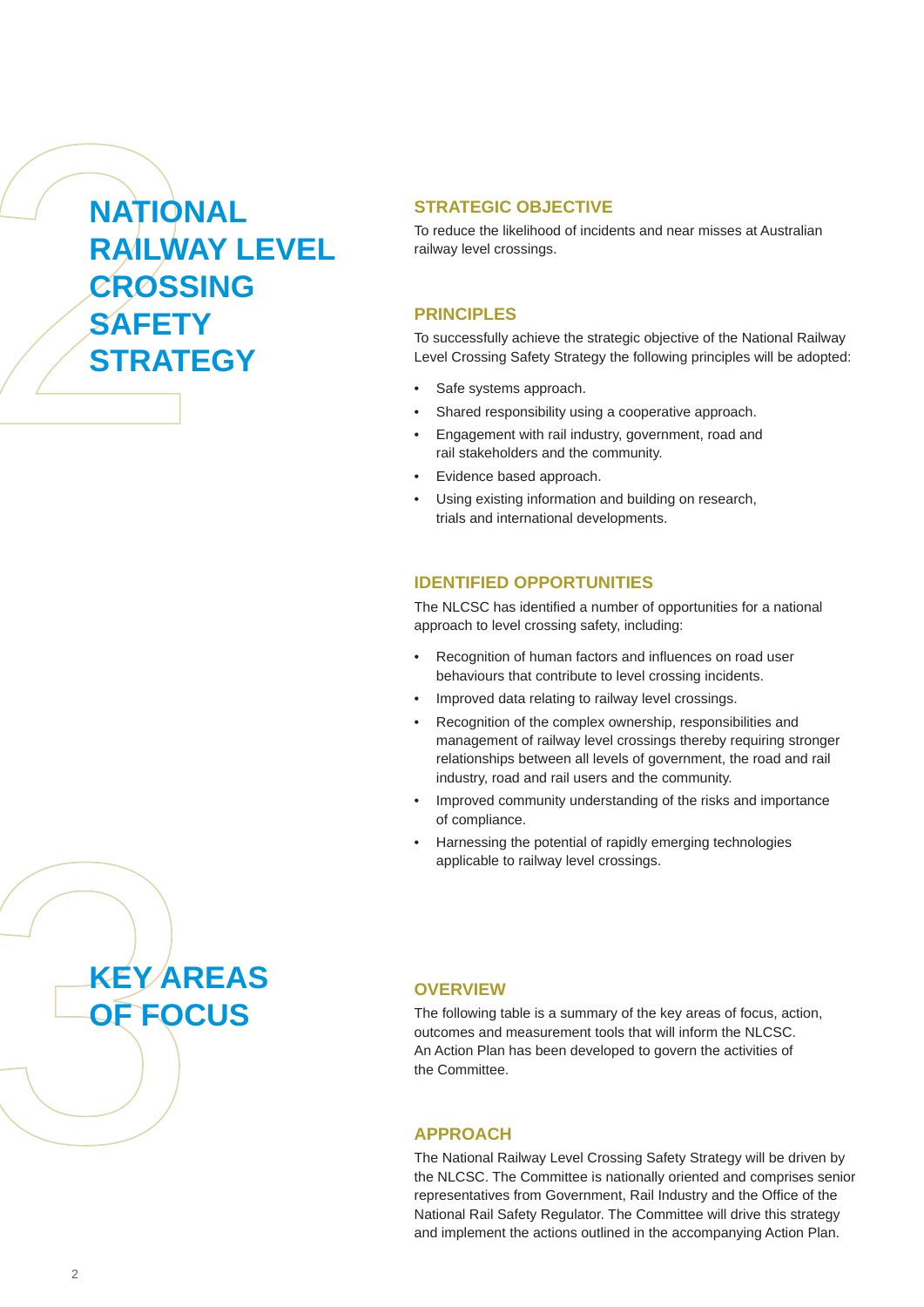## **AREAS OF FOCUS**

The NLCSS focuses on six key streams or focus areas:

- 1. Safe systems
- 2. National coordination
- 3. National approach to risk assessment
- 4. Technology and innovation
- 5. Education and enforcement
- 6. Data improvement and knowledge management

The table below identifies the key actions in each focus area, the outcomes linked to each action and how progress will be measured.

| <b>Area Of Focus</b>                            | <b>What Are We Going To Do?</b>                                                                                                                                                                                                                                                                                                                                                                                        | <b>What Will We Achieve?</b>                                                                                                                                                                        | <b>How Will We Measure</b><br><b>Progress?</b>                                                                                                                                                                                                                              |
|-------------------------------------------------|------------------------------------------------------------------------------------------------------------------------------------------------------------------------------------------------------------------------------------------------------------------------------------------------------------------------------------------------------------------------------------------------------------------------|-----------------------------------------------------------------------------------------------------------------------------------------------------------------------------------------------------|-----------------------------------------------------------------------------------------------------------------------------------------------------------------------------------------------------------------------------------------------------------------------------|
| Safe systems                                    | To adapt and apply, in a railway level crossing<br>context, internationally recognised road safety<br>practices based on a safe systems approach.                                                                                                                                                                                                                                                                      | A system that recognises<br>human fallibility and limits<br>to tolerance of forces on<br>the human body.                                                                                            | New policies incorporate<br>$\bullet$<br>a safe systems approach.<br>Benchmark against<br>$\bullet$<br>international best practice.                                                                                                                                         |
| <b>National</b><br>coordination                 | To achieve more consistent and coordinated<br>arrangements across jurisdictions including<br>sharing of good practice and to identify<br>opportunities to work together to achieve<br>common aims and goals.                                                                                                                                                                                                           | More consistent practices<br>across jurisdictions.                                                                                                                                                  | Extent of inconsistent<br>$\bullet$<br>practices.<br>Identification of opportunities<br>$\bullet$<br>for coordination of activities.                                                                                                                                        |
| National approach<br>to risk management         | Through ALCAM understand and effectively<br>manage risk at railway level crossings to<br>evaluate, prioritise and inform the development<br>of investment strategies.<br>Engagement with ALCAM Steering Committee<br>to measure risk at level crossings.                                                                                                                                                               | Well understood and effectively<br>managed levels of risk.                                                                                                                                          | $\bullet$<br>Investment decisions<br>supported by risk assessment<br>management tools.                                                                                                                                                                                      |
| <b>Technology</b><br>and innovation             | To maintain a register of technological solutions<br>and emerging innovations across Australia and<br>overseas being trialled or utilised by operators,<br>track owners and governments.<br>Capture learnings from trials or implementation<br>of level crossing solutions.<br>Engagement with Australian Centre for Rail<br>Innovation (ACRI) for research and the Rail<br>Manufacturing CRC to develop scholarships. | Effective emerging technologies<br>monitored and where applicable<br>adopted.                                                                                                                       | Maintenance of an up-to-date<br>register of technologies and<br>innovative trials.<br>$\bullet$<br>Evidence that new<br>technologies have<br>been adopted.<br>Investment in research<br>$\bullet$<br>and development.                                                       |
| <b>Education and</b><br>enforcement             | To coordinate communication campaigns and<br>share creative materials so as to generate<br>awareness of level crossings and establish<br>understanding of the required behaviour by<br>road users and pedestrians at level crossings.<br>Improve compliance with level crossing controls<br>through ongoing enforcement.<br>Support of TrackSAFE Education and other<br>level crossing safety education programs.      | Improved compliance.                                                                                                                                                                                | Amount of material and<br>$\bullet$<br>campaigns shared.<br>Increase in level of awareness<br>by community.<br>Increase in the level of<br>$\bullet$<br>compliance<br>Take-up of TrackSAFE<br><b>Education curriculum</b><br>resources in primary and<br>secondary schools. |
| Data improvement<br>and knowledge<br>management | To capture incident data at level crossings in a<br>nationally consistent manner that enables better<br>analysis and understanding of the characteristics<br>surrounding incidents.<br>Engagement with the Rail Industry Safety<br>Standards Board (RISSB) and ONRSR<br>regarding national level crossing incident data.                                                                                               | Information to support decision<br>making is accessible, current<br>and shared.<br>National standards are adopted<br>for investigating and recording<br>data related to rail crossing<br>incidents. | Data gaps in understanding<br>$\bullet$<br>risks and human fallibility<br>are identified and reduced.<br>Benchmark against<br>international best practice.                                                                                                                  |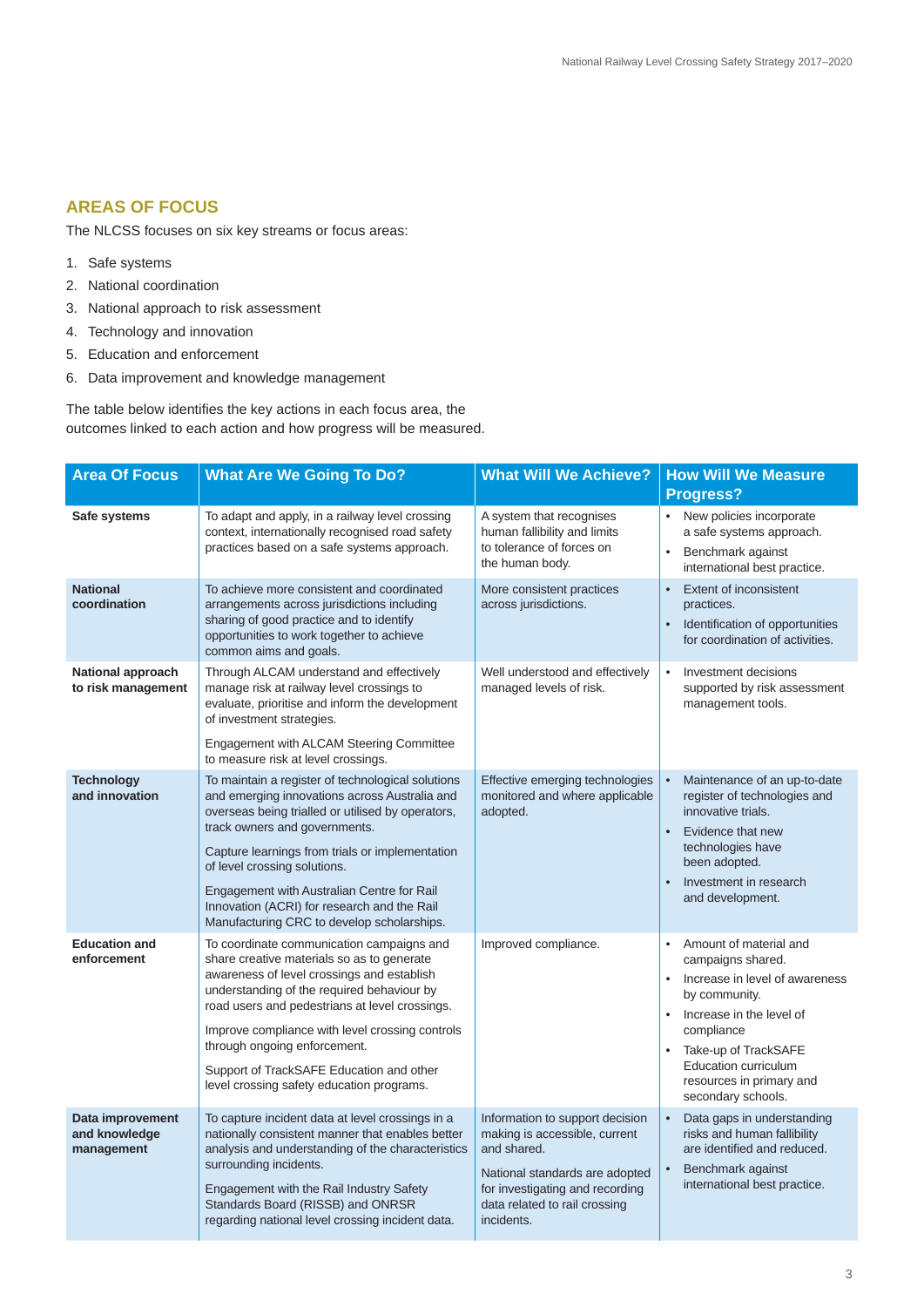# 4 **MEASUREMENT**

## **MEASURING POLICY EFFECTIVENESS**

To achieve the Strategic Objective, an Action Plan drawing on the Principles outlined in this Strategy has been developed. It will be updated annually and reported against at NLCSC meetings, including:

- Outlining progress against the Action Plan and other successes.
- Communicating relevant performance measures based on work done and the latest available railway level crossing safety data.
- Outlining the direction and aspirations.

To gauge the effectiveness of this Strategy, a number of specific measures have been identified and are outlined in the table on page 3.

## **ONGOING MANAGEMENT – ROLE OF THE NLCSC**

An important element in ensuring the success of this Strategy will be the identification of, and strong engagement with, all stakeholders who have an interest in achieving the objective. Given the large number of participants involved it is vital to bring together users, all levels of government, rail operators, owners and managers, and the Office of the National Rail Safety Regulator. The NLCSC will fulfil this role. Ongoing investment by all parties is essential.

## **REFERENCES**

ATC National Railway Level Crossing Safety Strategy 2010-2020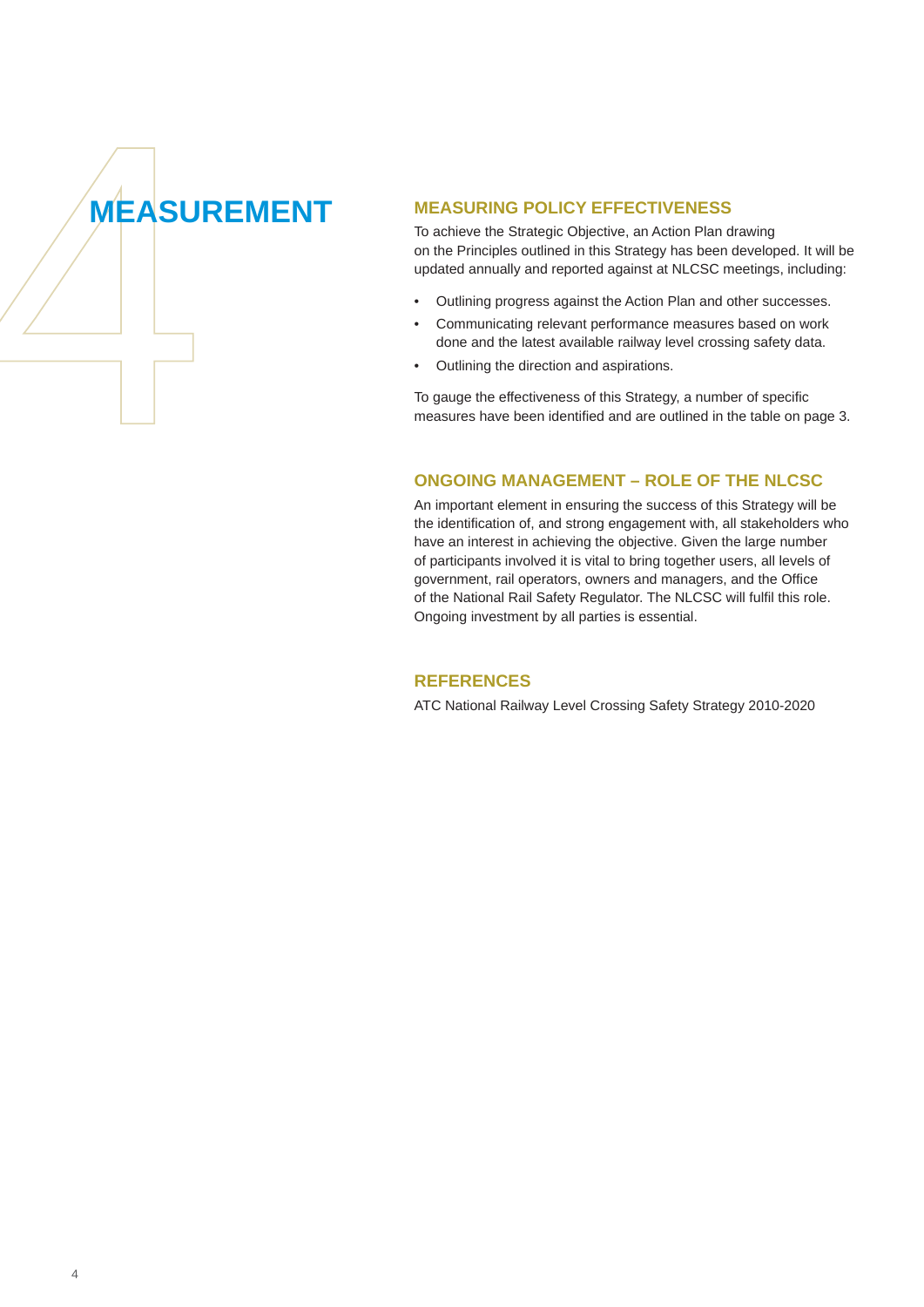